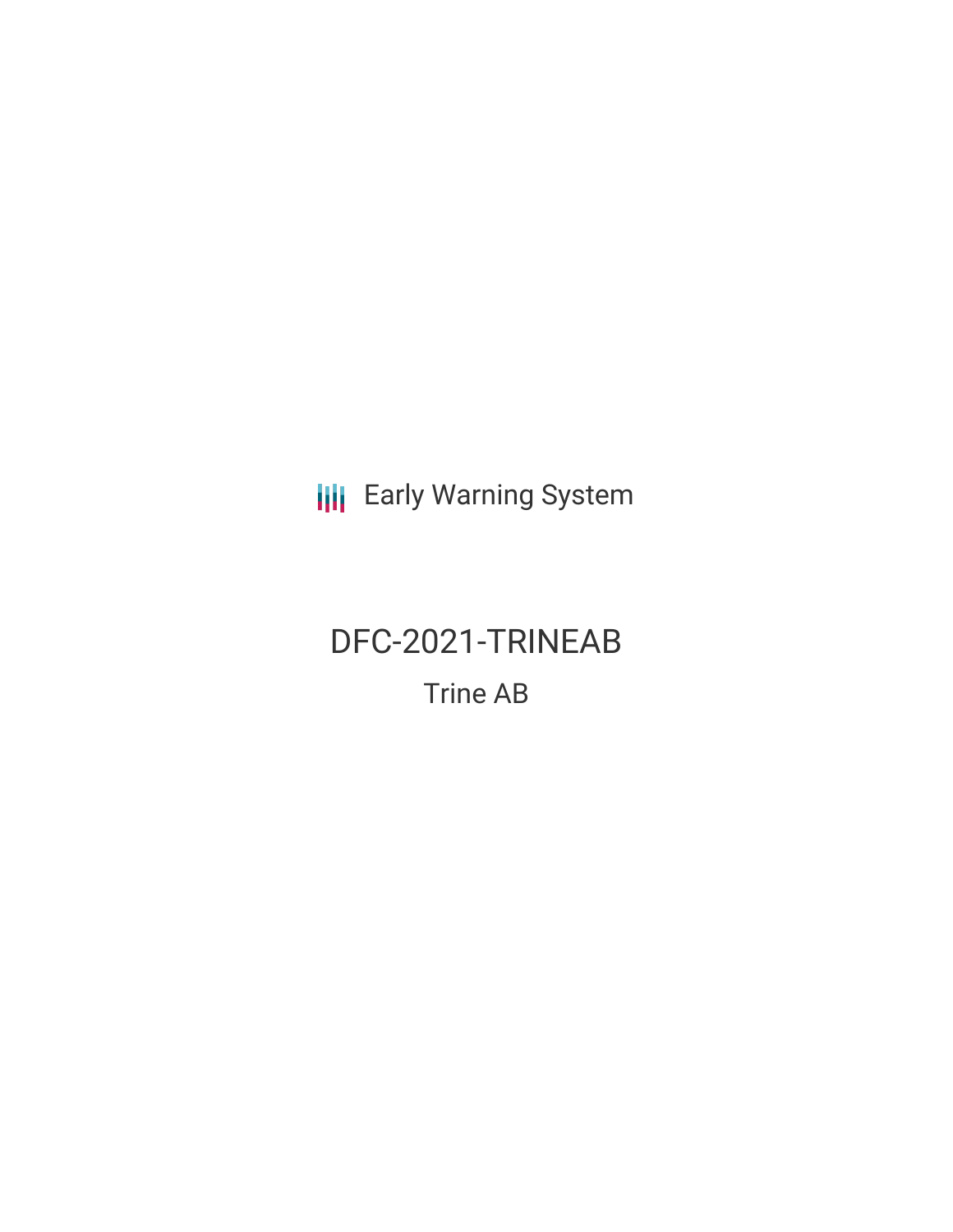

# Early Warning System Trine AB

## **Quick Facts**

| <b>Countries</b>               | Colombia, El Salvador, Guatemala, Haiti, Honduras, Kenya, Mexico, Nigeria, Rwanda, Uganda |
|--------------------------------|-------------------------------------------------------------------------------------------|
| <b>Financial Institutions</b>  | US International Development Finance Corporation (DFC)                                    |
| <b>Status</b>                  | Active                                                                                    |
| <b>Bank Risk Rating</b>        | C                                                                                         |
| <b>Borrower</b>                | Trine AB                                                                                  |
| <b>Sectors</b>                 | Energy, Finance                                                                           |
| Investment Type(s)             | Guarantee                                                                                 |
| <b>Investment Amount (USD)</b> | $$10.00$ million                                                                          |
| <b>Project Cost (USD)</b>      | \$20.00 million                                                                           |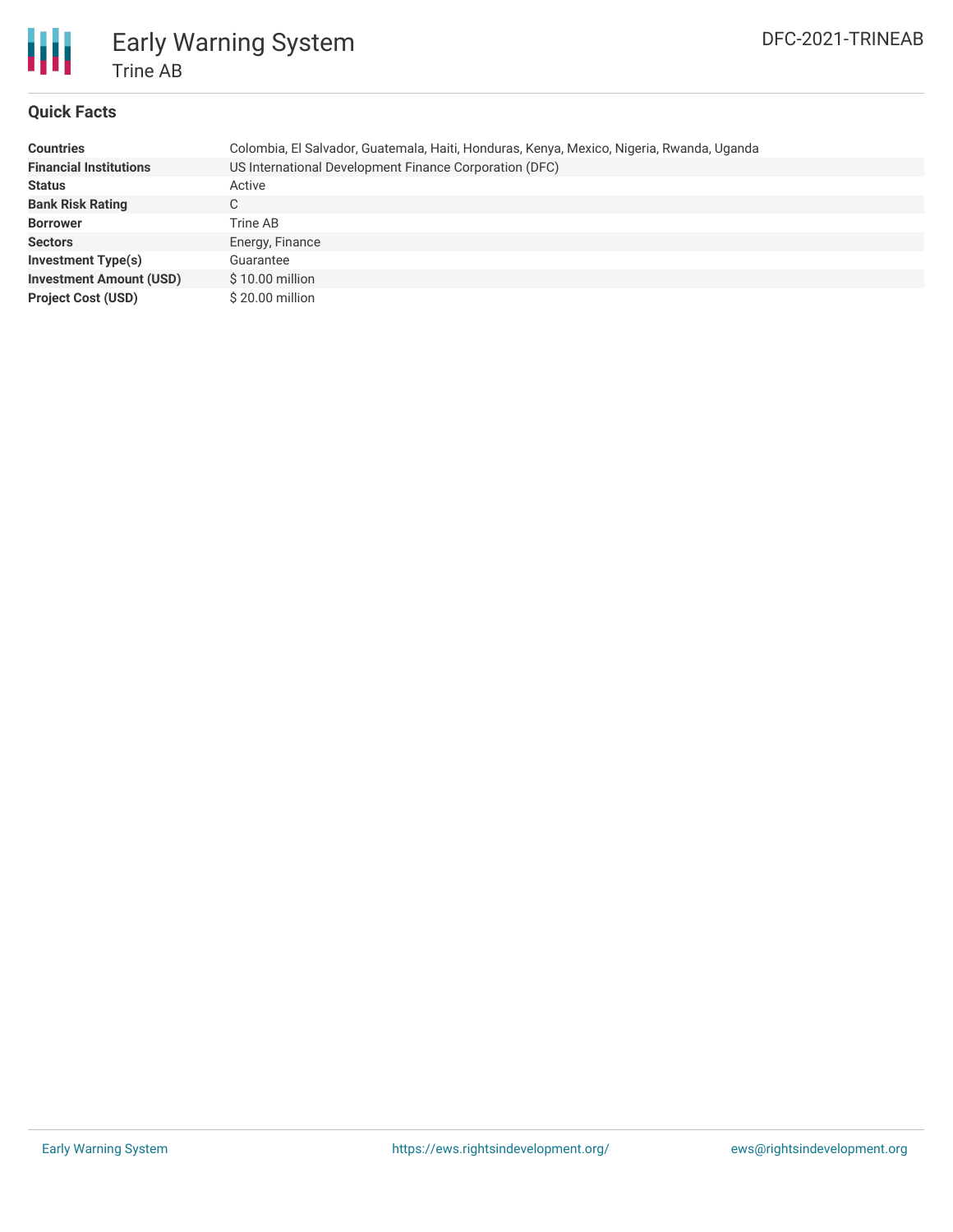

# **Project Description**

Trine AB, a platform based in Sweden and founded in 2015, seeks a 10-year, \$20 million, 50% (\$10 million in DFC exposure), pari passu loan portfolio guaranty from DFC. This guaranty is sponsored by the Digital Finance Office of USAID's Global Development Lab and is aligned with the State Department Caribbean Energy Security Initiative.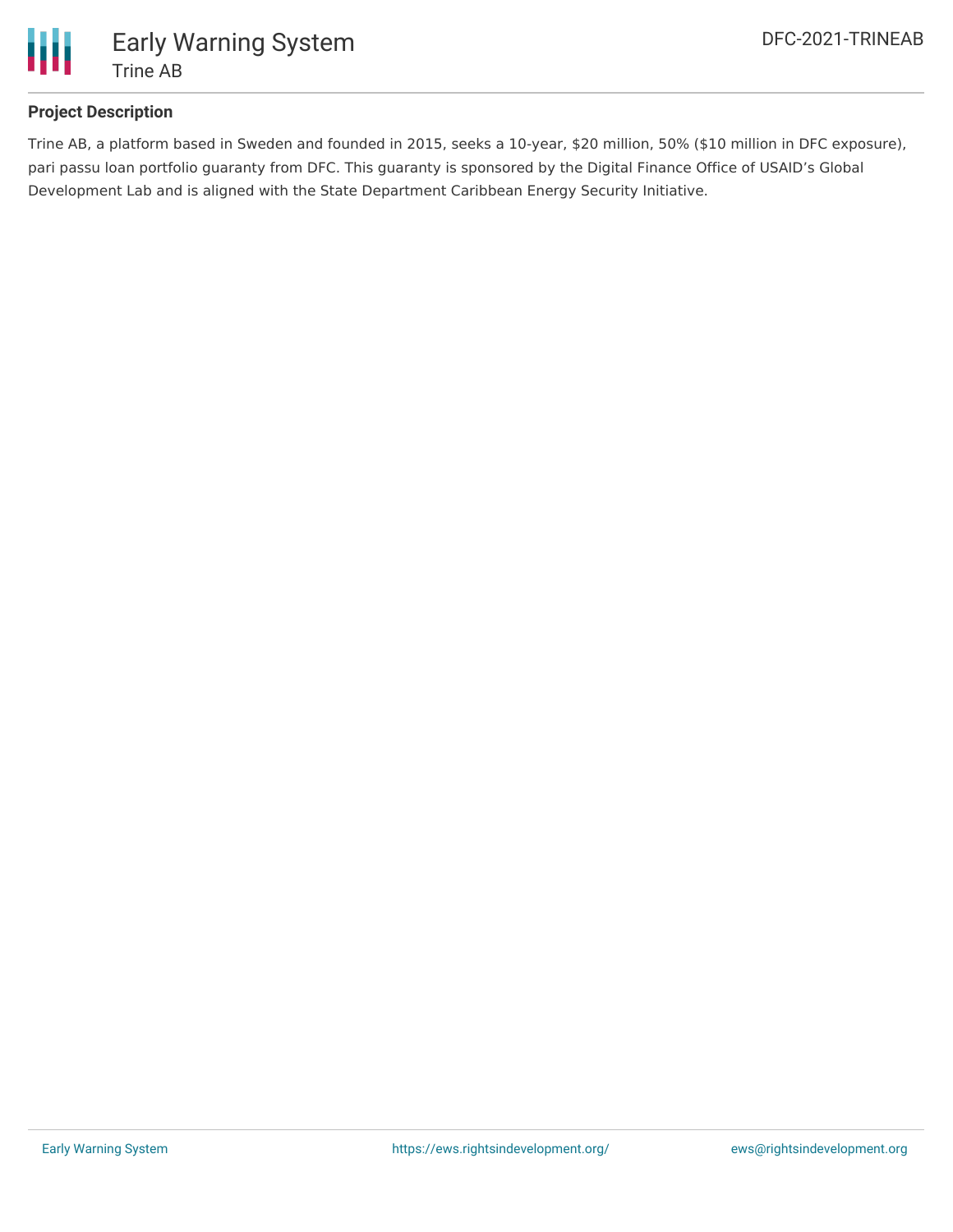

#### **Investment Description**

US International Development Finance Corporation (DFC)

#### **Financial Intermediary**

Financial Intermediary: A commercial bank or financial institution that receives funds from a development bank. A financial intermediary then lends these funds to their clients (private actors) in the form of loans, bonds, guarantees and equity shares. Financial intermediaries include insurance, pension and equity funds. The direct financial relationship is between the development bank and the financial intermediary.

• [Trine](file:///actor/3865/) AB (Financial Intermediary)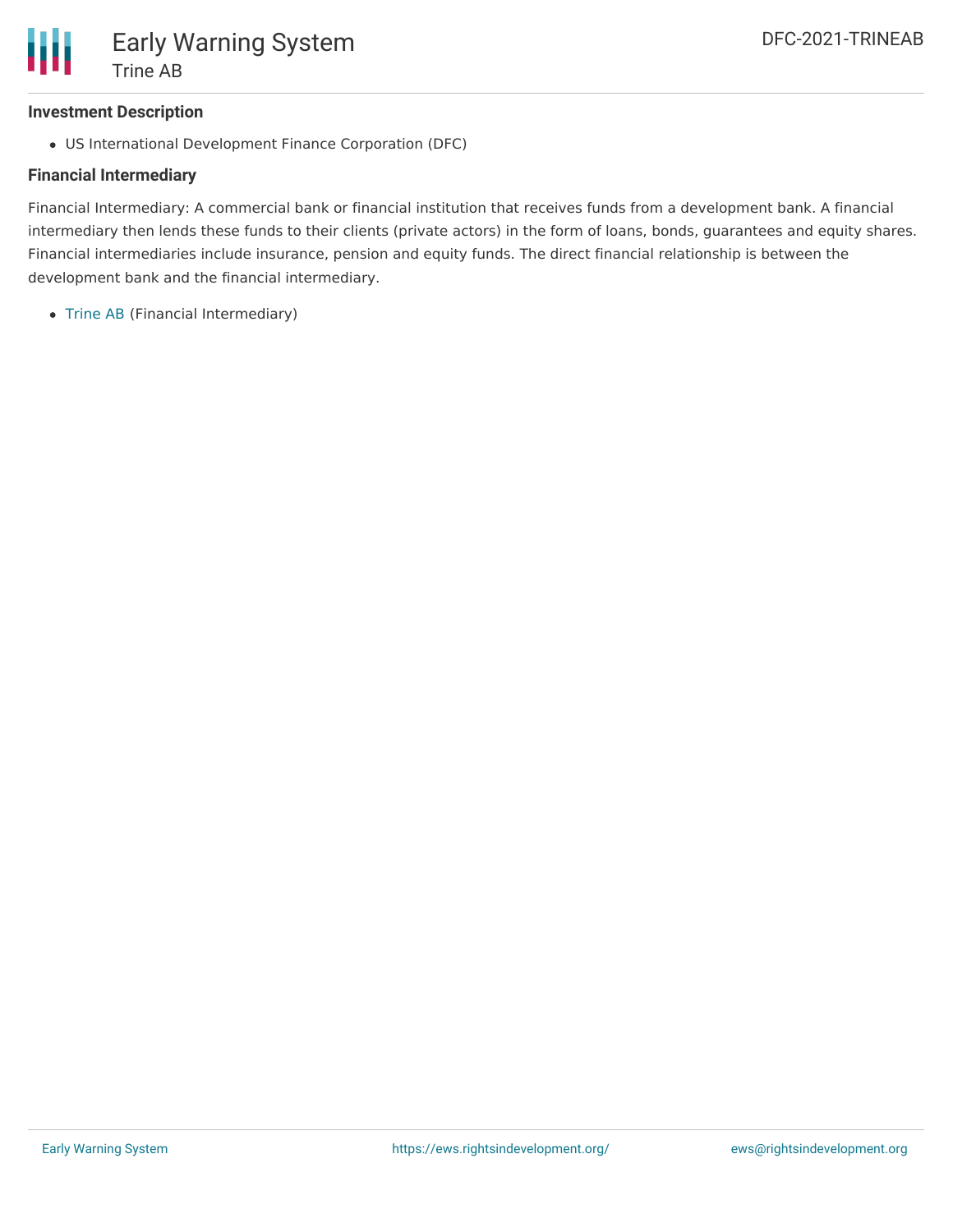

## **Contact Information**

\*\*Project contacts not available at the time of disclosure.\*\*

#### ACCESS TO INFORMATION

Unlike many other development finance institutions, DFC does not currently have an access to information policy.

Under the United States Freedom of Information Act (FOIA), DFC is obliged to respond to reasonably formulated requests for Agency records. However, DFC may apply exemptions from release to certain types of information and may charge fees in responding to requests. DFC has a designated FOIA officer who is trained in how to respond to requests and implement the law. You can learn more about filing a FOIA request at: https://www.dfc.gov/foia

#### ACCOUNTABILITY MECHANISM OF THE UNITED STATES INTERNATIONAL DEVELOPMENT FINANCE CORPORATION (DFC)

The Office of Accountability is an independent office that addresses complaints about environmental or social issues related to DFC-supported projects. The office provides communities an opportunity to have concerns independently reviewed and addressed. If you submit a complaint to the Office of Accountability, it may assist you by either seeking to address your problems by facilitating a problem solving dialogue between you and those implementing the project and/or investigating whether the DFC complied with its policies to prevent environmental, social, human rights, and labor harms.

You can find more information about the Office of Accountability at: https://www.dfc.gov/who-we-are/office-accountability